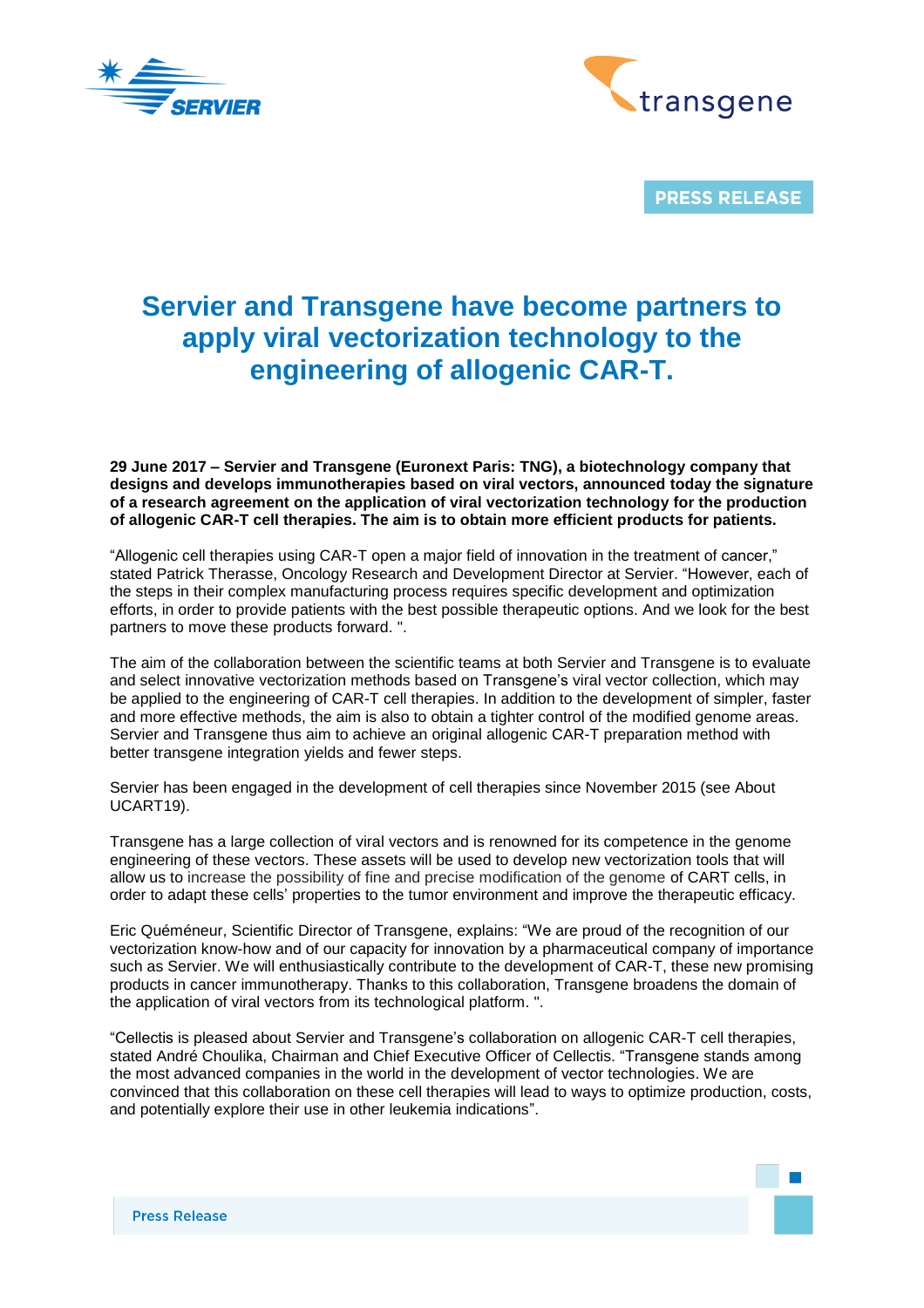



Transgene may receive more than 30 million Euro for this contract, with an initial duration of three years. As for Servier, it will be able to use these new vectors to develop its cell immunotherapy portfolio.

## **About Servier**

Servier is an international pharmaceutical company governed by a non-profit foundation, with its headquarters in France (Suresnes). With a strong international presence in 148 countries and a turnover of 4 billion euros in 2016, Servier employs 21,000 people worldwide. Entirely independent, the Group reinvests 25% of its turnover (excluding generic drugs) in research and development and uses all its profits for development. Corporate growth is driven by Servier's constant search for innovation in five areas of excellence: cardiovascular, immuneinflammatory and neuropsychiatric disease, oncology and diabetes, as well as by its activities in high-quality generic drugs.

Becoming a key player in oncology is part of Servier's long-term strategy. Currently, there are nine molecular entities in clinical development in this area, targeting gastric and lung cancers and other solid tumors, as well as different types of leukemia and lymphomas. This portfolio of innovative cancer treatments is being developed with partners worldwide, and covers different cancer hallmarks and modalities, including cytotoxics, proapoptotics, immune, cellular and targeted therapies, to deliver life-changing medicines to patients. More information: [www.servier.com](http://www.servier.com/)

## **About Transgene**

Transgene (Euronext: TNG), part of Institut Mérieux, is a biotechnology company focused on discovering and developing immune-targeted therapies for the treatment of cancer and infectious diseases. These products use viral vectors to destroy, directly or indirectly, infected or cancer cells. Transgene has two main products in clinical development: TG4010, a therapeutic vaccine against non-small cell lung cancer and Pexa-Vec, an oncolytic virus against liver cancer. The Company also has several other pre-clinical and clinical research and development programmes based on its viral vector technology, including TG4001. Transgene is based in Strasbourg and has operational activities in Lyons and a joint-venture in China. For further information on www.transgene.fr. Follow us on Twitter: @TransgeneSA

## **About UCART19**

In November 2015, Servier acquired the exclusive rights to UCART19 from Cellectis. Following further agreements, Servier and Pfizer began collaborating on a joint clinical development program for this cancer immunotherapy, currently I phase I. Pfizer has exclusive rights from Servier to develop and commercialize UCART19 in the United States, while Servier retains exclusive rights for all other countries.

**Contact** Karine Bousseau Servier External Communications +33 1 5572 4021 +33 6 4992 1605 media@servier.com

**Transgene Lucie Larguier** Corporate Communication & Investor Relations Director +33 (0)3 88 27 91 04 investorrelations@transgene.fr

*Warning* 

**Media Relations: IMAGE 7**  Claire Doligez/Laurence Heilbronn +33 (0)1 53 70 74 48 cdoligez@image7.fr